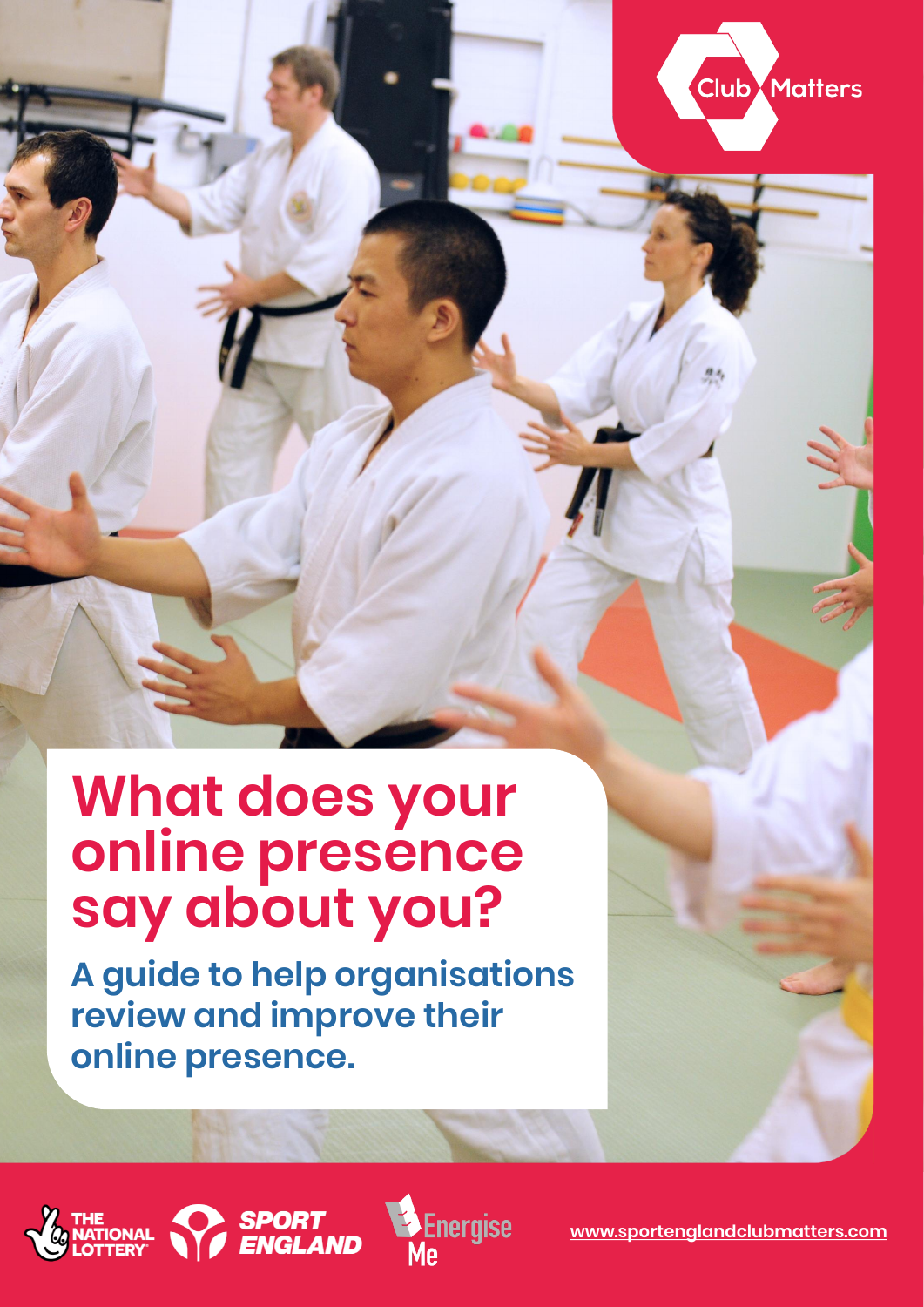## **Do your website and social media platforms reflect the type of organisation you are?**

## **Do they show your culture, values, activities and offer in a way that appeals to the people you want to target?**

This toolkit helps you consider these questions, understand what your online presence says about your organisation and provides some hints and tips on how to improve it.

## **1. Get people involved**

Before you start, ask for the help of a diverse group of people with different perspectives and backgrounds. Reviewing your online presence isn't a job just for your committee. Below are a few examples of groups you could ask to get involved. Within these, try to gather views from men, women, people from different cultural backgrounds, disabled people, LGBT+ people, people of different ages, people not involved with your organisation and others.



# **2. List what makes up your online presence**

Take some time to identify what makes up your online presence. Use the table provided to identify any platforms or channels you currently use and those you might like to explore in the future.

| <b>Platform or channel</b>                                                                 | <b>Using now</b> | To explore<br>in future |
|--------------------------------------------------------------------------------------------|------------------|-------------------------|
| Website(s)                                                                                 |                  |                         |
| Facebook $page(s)$                                                                         |                  |                         |
| Twitter $page(s)$                                                                          |                  |                         |
| Instead from page(s)                                                                       |                  |                         |
| Snapchat                                                                                   |                  |                         |
| Wikipedia page                                                                             |                  |                         |
| Youtube page                                                                               |                  |                         |
| Other platforms used for advertising or information<br>sharing e.g. fixtures, results etc. |                  |                         |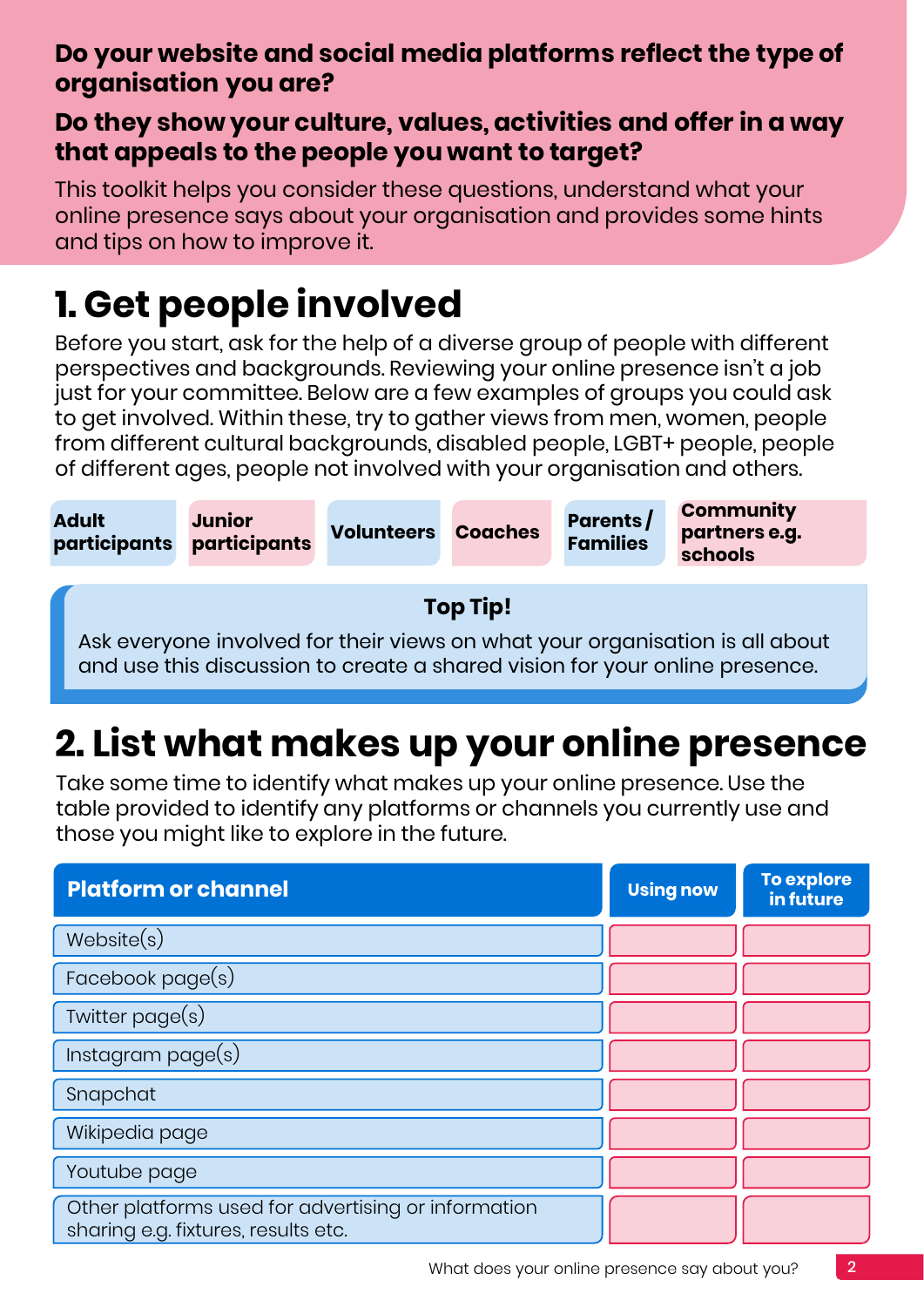## **3. Does your online presence tell people what you're all about?**

It's important to explore whether the information and images used across your online presence reflects what your organisation is all about, including its culture, values and activities, as well as reflecting who your participants are and who you are trying to attract. You can use the key questions and checklists in this section to help you consider this. To get started, just open up the different channels and platforms making up your online presence. You could get a number of people to explore a channel each, or consider the whole online presence together as a group.

## **Positively showcasing your organisation**

What is your organisation about?

## Question Things to think about

Understanding and agreeing on your 'reason for being' and aims for the future, such as boosting membership, is a good starting place for reviewing your online presence. Be clear on why your organisation exists, what its purpose is, what your aims for the future are and what your values are.

Does your organisation have an inclusive culture?

Showing that you are welcoming and have an inclusive culture can help prospective joiners and existing participants and volunteers to feel at ease. Although your aims might make your offer quite specific, it's important to be inclusive and show this in the way that you communicate.

What's on offer?

It's important to make sure your online presence reflects all of the sports, activities, services and facilities you offer. You never know what people might be looking for so cover everything you do.

| <b>Positively showcasing your organisation</b>                                                                                                          |  |
|---------------------------------------------------------------------------------------------------------------------------------------------------------|--|
| Is it obvious what you offer and who for?                                                                                                               |  |
| Does the information provided give people a clear sense of what your<br>organisation is about?                                                          |  |
| Having reflected on how welcoming, inclusive and supportive of new<br>participants your organisation is, does you on-line presence demonstrate<br>this? |  |
| Does the imagery you use match the messages you want to send and the<br>diversity of the people you have or want to attract?                            |  |
| Do you share testimonials from participants or volunteers?                                                                                              |  |
| Do you recognise and thank your volunteers?                                                                                                             |  |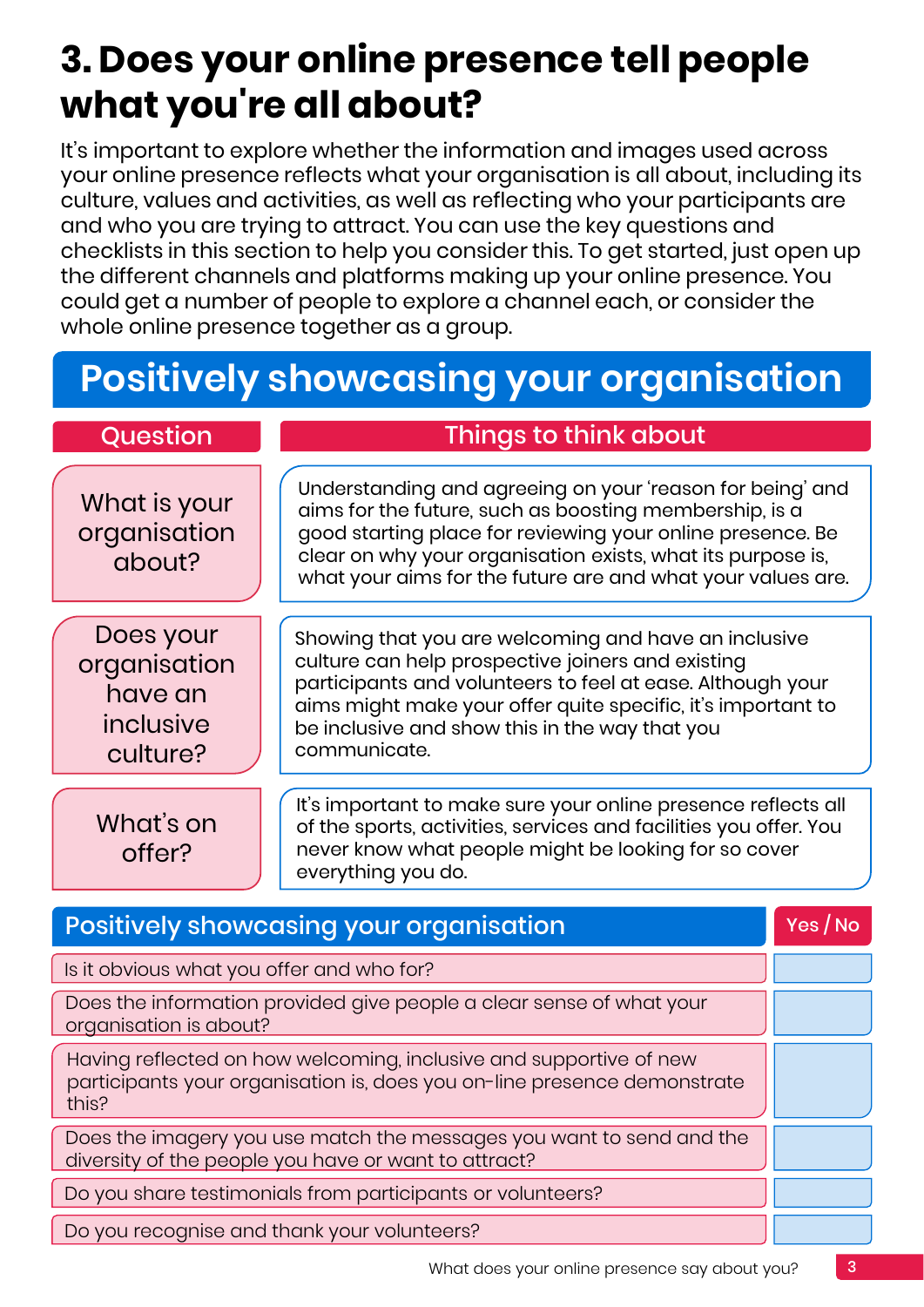| <b>Positively showcasing your organisation</b>                                                                        |  |
|-----------------------------------------------------------------------------------------------------------------------|--|
| Do you proactively display statements on inclusion and show you align<br>yourself with inclusive campaigns or events? |  |
| Is your online presence kept up to date and relevant?                                                                 |  |
| Do you provide regular news stories, posts or updates?                                                                |  |
| Do you regularly share details of social events, competitions, meetings<br>and activities?                            |  |
| Can people interact with your organisation on your platforms by posting<br>comments and messages?                     |  |
| Do you respond to comments quickly and address any negative posts or<br>comments?                                     |  |
| Is it obvious who to contact for more information and how?                                                            |  |

### **Top Tip!**

Keeping on top of comments and online interaction can be time consuming. If you don't have capacity to monitor them regularly, disable any interactive elements of your online presence.

Use this space to note down your reflections on the questions above.

## **Appealing to your target audience**

Who is your target audience?

## Question **Things to think about**

Your target audience is likely to include existing and prospective participants, members or customers, their parents and carers, volunteers and staff. We recommend listing out all of the different groups you want to target and reviewing your online presence from different perspectives. Be sure to consider the different demographic groups that make up your local area.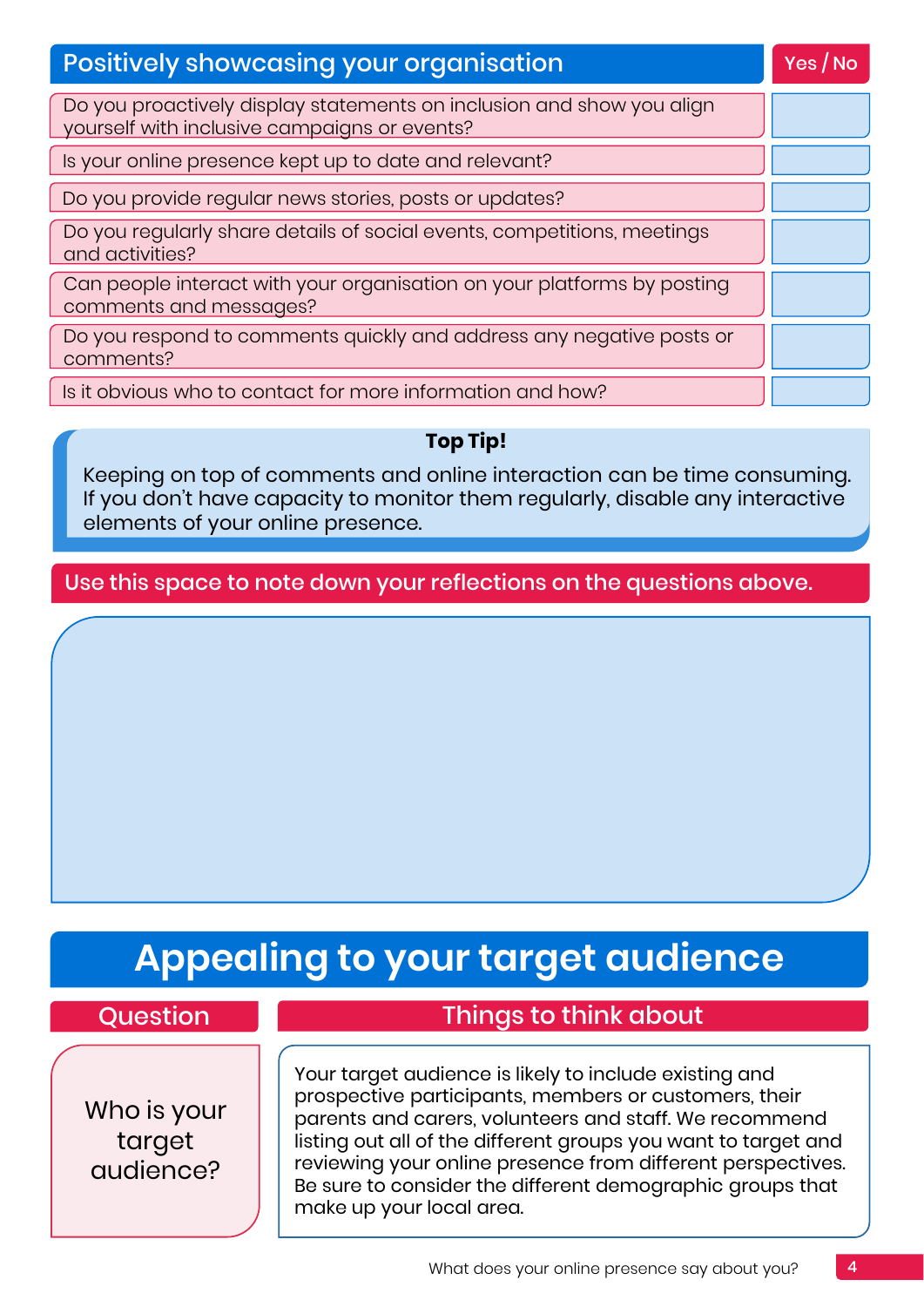Do you tailor information to the needs of your audience?

What does your online presence say to your community and your partners?

## Question Things to think about

Tailoring the information (content) you share based on what different groups might want to know can improve your chances of success. Making sure your language and imagery is relatable for your target audience will also help you show that you're an inclusive, accessible and welcoming organisation that people feel part of.

Existing and potential partners from your local community and beyond can also be influenced by your online presence. These might include; your landlord, local authority, local schools and community groups, people looking to hire your facilities, sponsors, funders, your National Governing Body (NGB) and many more. It's important your online presence takes account of this and shows you're a well governed, well managed and transparent organisation who can meet local needs.

### **Top Tip!**

People can be motivated to get involved with your organisation for lots of reasons, from getting back into sport, to establishing a routine and meeting new people. Using your online presence to show how your organisation meets specific motivations can help you attract people.

| Appealing to your target audience                                                                                                                                                                                                | Yes/No |
|----------------------------------------------------------------------------------------------------------------------------------------------------------------------------------------------------------------------------------|--------|
| Is the imagery used appealing and reflective of your community, and<br>those you want to attract?                                                                                                                                |        |
| Does your online presence reflect people with disabilities or long-term<br>health conditions and people from different age groups, ethnicities,<br>genders, sexual orientations and backgrounds?                                 |        |
| Is the full scope of your offer obvious in terms of sports, activities, facilities,<br>events and volunteering opportunities?                                                                                                    |        |
| Does your online presence reflect how your activities meet the different<br>motivations that might encourage someone to get involved? For example,<br>fun, social opportunities, training, events, competition and volunteering? |        |
| Do you provide information about all of your different teams and sections<br>and any you are hoping to develop?                                                                                                                  |        |
| Do you provide information on the social opportunities (in person and<br>virtual) and the associated benefits of being involved?                                                                                                 |        |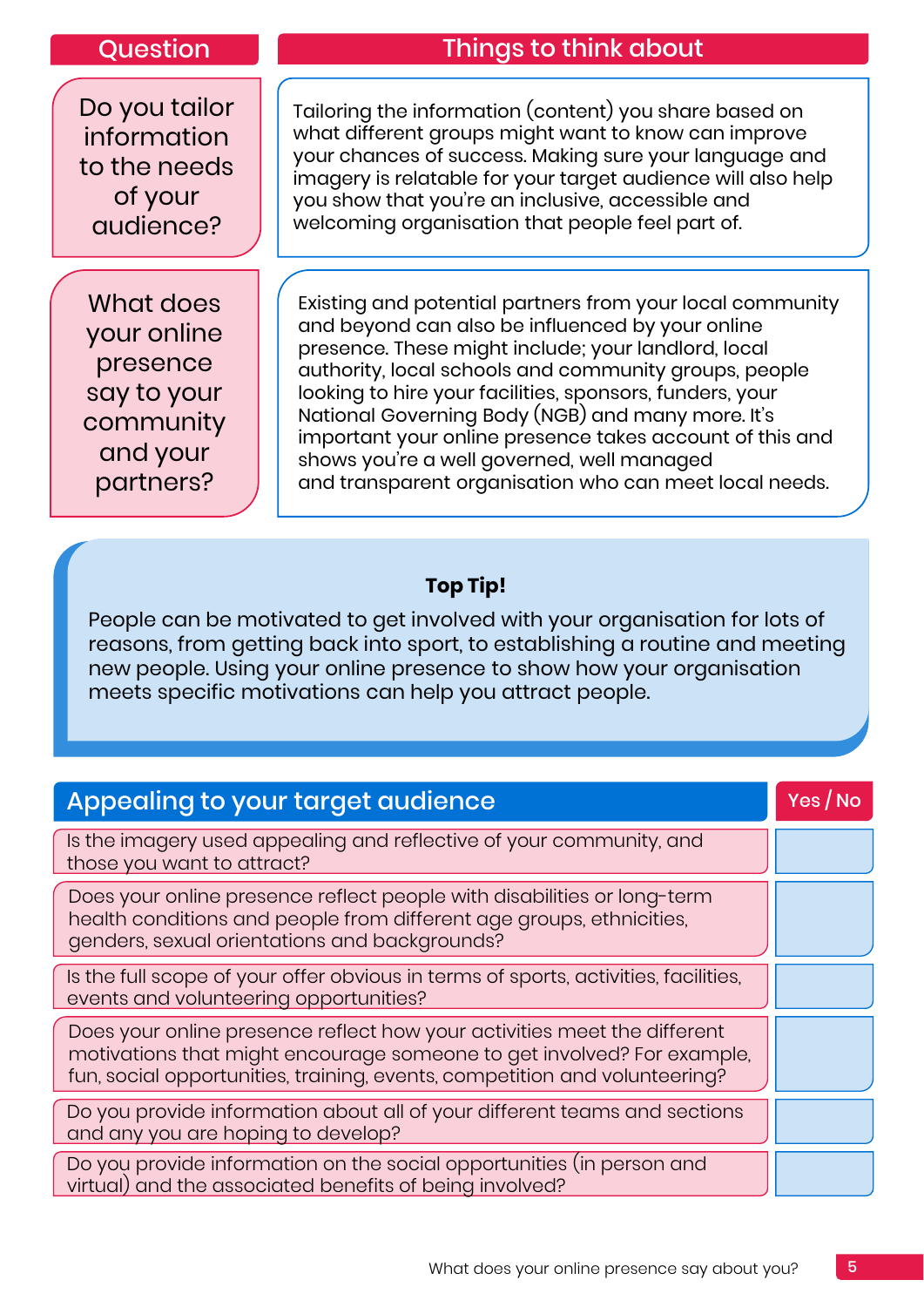| <b>Appealing to your target audience</b>                                                                                                                                                                          |  |
|-------------------------------------------------------------------------------------------------------------------------------------------------------------------------------------------------------------------|--|
| Do you share information on your location(s), facilities, opening hours,<br>session times and fixtures?                                                                                                           |  |
| Do you share details about kit and equipment requirements, whether<br>support or alternatives are available?                                                                                                      |  |
| Do you share details about your fee structures and any support e.g.<br>subsidies or bursaries that might be available? This could include activity<br>fees, membership costs, match fees, facility hire fees etc. |  |
| Do you promote any community outreach work you do?                                                                                                                                                                |  |
| Is it clear how people can get involved, as a participant or a volunteer?                                                                                                                                         |  |
| Do you explain what people can expect from attending for the first time,<br>for example by having a 'Frequently Asked Questions' or new Joiner<br>section?                                                        |  |
| Are your key policy documents and processes accessible online?                                                                                                                                                    |  |
| Is it clear who fills each position within your committee or board, and their<br>contact details if appropriate?                                                                                                  |  |
| Are your meeting minutes, annual reports etc. available for people to see?                                                                                                                                        |  |

### Use this space to note down your reflections on the questions above.

## **Accessibility and welfare**

## Question **Things to think about**

Is the information you share accessible?

How you share information online is just as important to people's experience as the information itself. Making sure your online channels and content are easy to use and understand is an important part of this.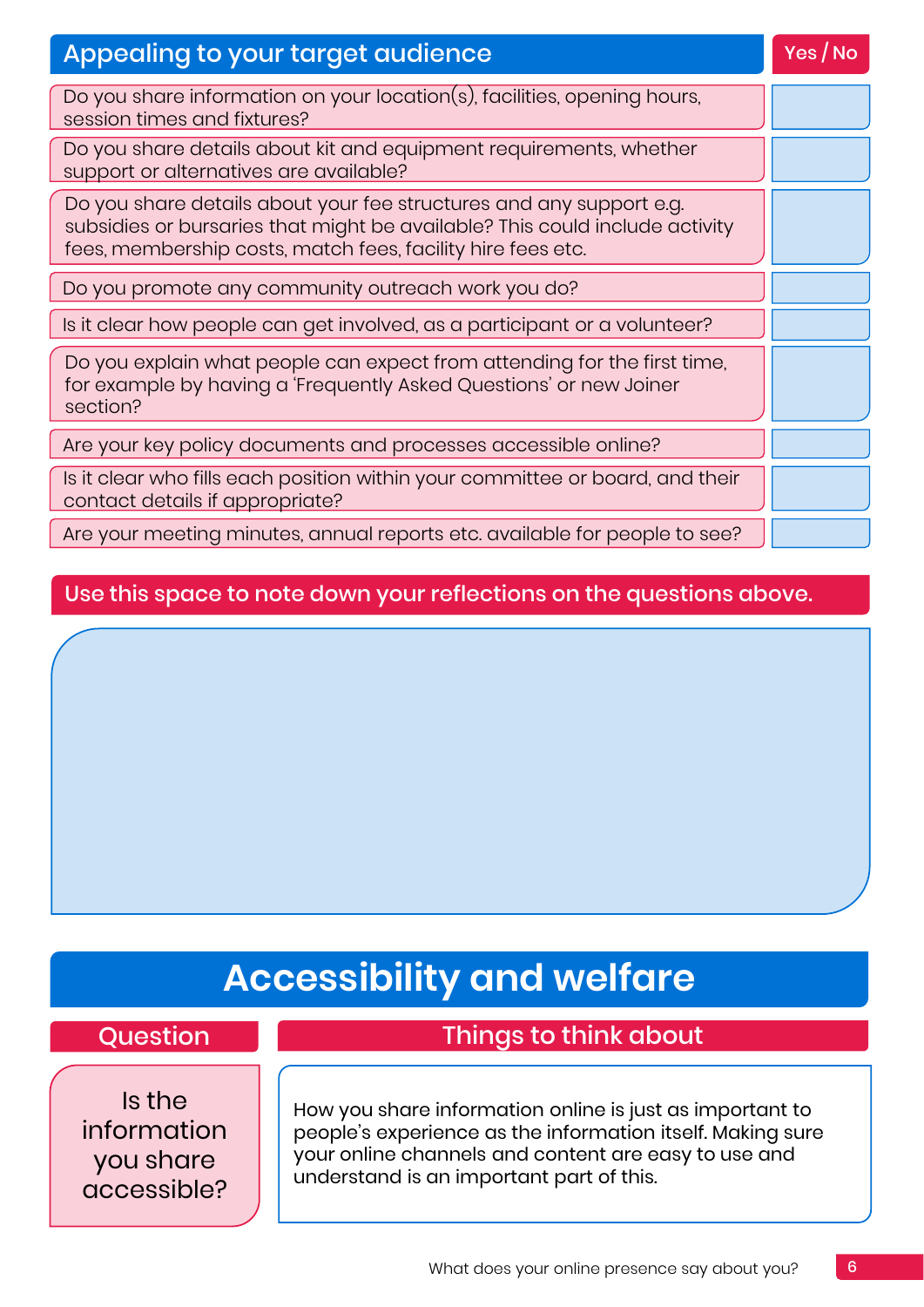## Question Things to think about

Do you share information about safeguarding and welfare?

Demonstrating your commitment to people's welfare and safety can help reassure existing and potential volunteers and participants that their wellbeing is important and that they are in safe hands. Sharing information on your welfare, safeguarding and associated policies and procedures, as well as practical information on what these involve day to day, will help to support this.

| <b>Accessibility and welfare</b>                                                                                                                         |  |
|----------------------------------------------------------------------------------------------------------------------------------------------------------|--|
| Is your online presence suitable for anyone that might see it, like existing or<br>prospective participants, volunteers, young people or local partners? |  |
| Have you factored in accessible design principles, such as font size and<br>colours etc.?                                                                |  |
| Is it easy to navigate your website and find important information if you<br>are new to the site?                                                        |  |
| Do all of the pages and hyperlinks on your platforms work?                                                                                               |  |
| Is it clear what people can expect from your organisation in terms of your<br>commitment to their experience, wellbeing and safety?                      |  |
| Is it clear what you expect from people regarding conduct and<br>behaviour? Are your codes of conduct or club rules available online?                    |  |
| Is it clear who your safeguarding and welfare officer(s) is and how to<br>report any concerns?                                                           |  |
| Is your accident/incident reporting procedure detailed online?                                                                                           |  |
| Do you comply with relevant online privacy requirements, including<br>cookies and having a privacy policy?                                               |  |
| Do you have permission from everyone featured in your images to use<br>their picture $(s)$ online?                                                       |  |

### **Top Tip!**

For more on accessible design and integrating it into your online presence, check out the Activity Alliance's [Accessible Design factsheet.](http://www.activityalliance.org.uk/assets/000/002/312/18704_Activity_Alliance_Factsheet_7_Design_Accessible_original.pdf?1533912787)

### Use this space to note down your reflections on the questions above.